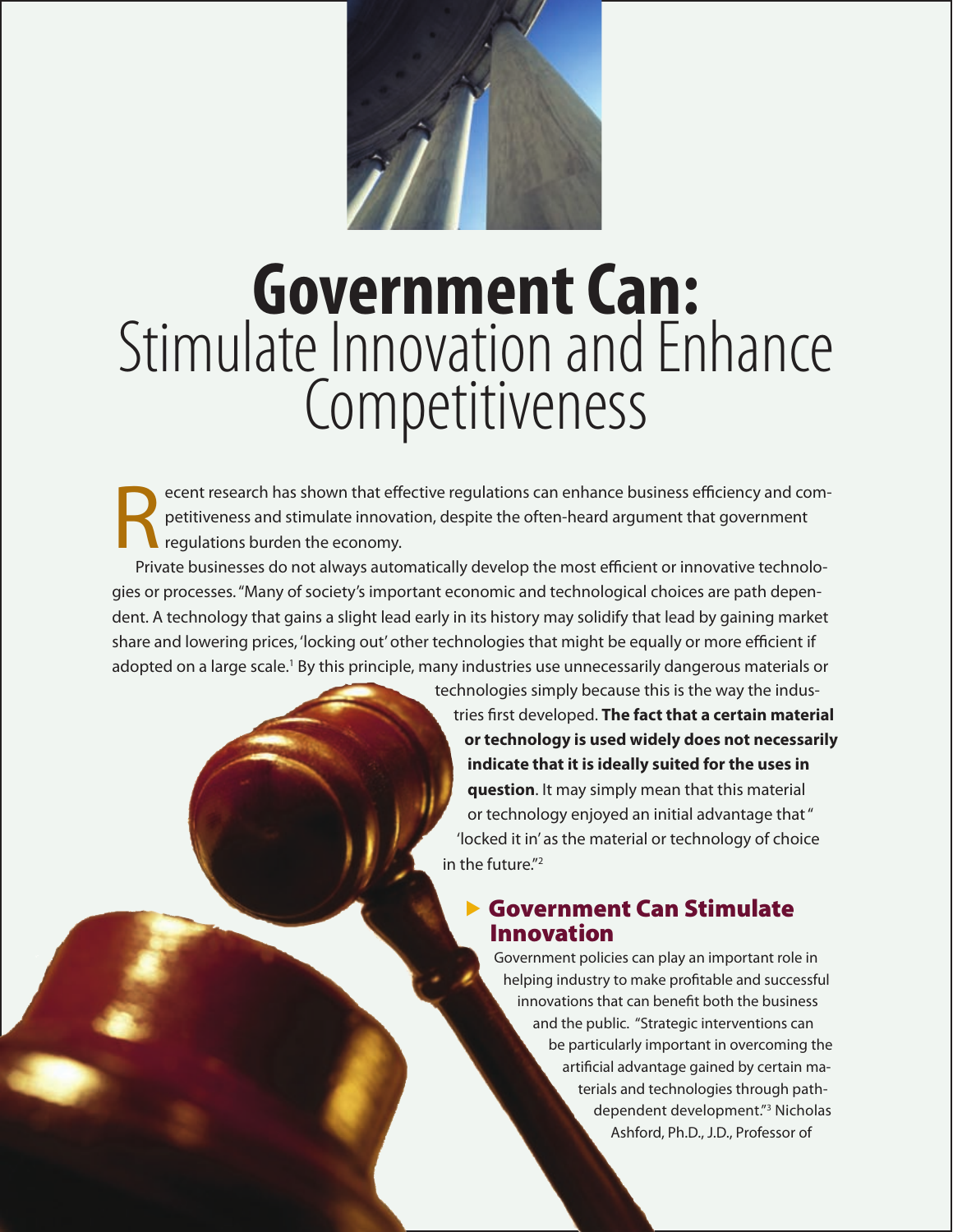#### **DRY CLEANERS IN CALIFORNIA A Model for Financing Cleaner Production**

California has created a program to help dry cleaners reduce or eliminate use of perchloroethylene ("perc") by purchasing safer equipment. Under a 2003 law, a fee of \$3 per gallon is levied on "perc" sold in California, starting in January 2004. The fee is set to increase by \$1 per gallon each year through 2013, to a maximum of \$12 per gallon. Funds collected through this fee will be used to establish a trust fund to help cleaners make the transition to safer cleaning technologies. Most funds will go to provide grants of \$10,000 each to cleaners switching to wet cleaning and carbon dioxide cleaning systems; the remainder are designated for use in a demonstration program. Thus, the fee will simultaneously create a disincentive for perc use and make it easier for businesses to switch to safer alternatives.<sup>10</sup>



Technology and Policy at the Massachusetts Institute of Technology (MIT) concludes that "in a number of MIT studies beginning in 1979, it was found that **regulation could stimulate significant fundamental changes in product and process technology which benefited the industrial innovator, provided the regulations were stringent and focused**."4 Dr. Ashford supports the "thesis that health, safety, and environmental goals can be co-optimized with economic growth through technological innovation."<sup>5</sup>

Dr. Michael Porter, an authority on competition

"Regulat<br>
importa<br>
most imp **"Regulation can be an important tool—maybe the most important tool—both to stimulate radical and environmentally superior technology and to yield economic benefits to innovating firms"** 

> — Nicholas Ashford, Ph.D., J.D, Massachusetts Institute of Technology<sup>6</sup>

and economic development at Harvard Business School, has made the case that in the absence of regulations, businesses do not always choose the most efficient means of production. **Welldesigned environmental and health and safety regulations can turn companies' attention to efficiencies that would not otherwise have been identified**. He cites the example of

a Massachusetts jewelry company that faced the possibility of having to close down because it had violated permits for discharge of toxic substances into water. As a response to the government action, the company developed a closed-loop, zero-discharge

system for the water used in its jewelry plating process. Water purified through this system was 40 times cleaner than city water. In addition, jewelry plating through this system was of higher quality than before. The innovations catalyzed by the need to comply with water quality standards made the business as a whole more competitive.<sup>7</sup>

Dr. Porter concludes, **"Sometimes environmental regulations actually guide companies toward lower-cost production technologies that were not previously identified or explored."**<sup>8</sup>

#### $\blacktriangleright$  Market Signals Insufficient

An extensive overview of the incentives and barriers to substitution prepared for the European Union concluded that well-designed regulatory signals are needed to encourage substitution because market forces alone often fail to provide a competitive advantage for the safer product.<sup>9</sup> Market forces are only useful when the consumer is aware of the environmental impact of purchasing a specific product. When markets are too far away from consumers to be influenced by their demands, such as the case of some large corporations, regulation must drive the development of safer products.

#### ▶ Government Can Save Companies Money

Government regulations designed to effectively reduce the use of toxic chemicals can also save busi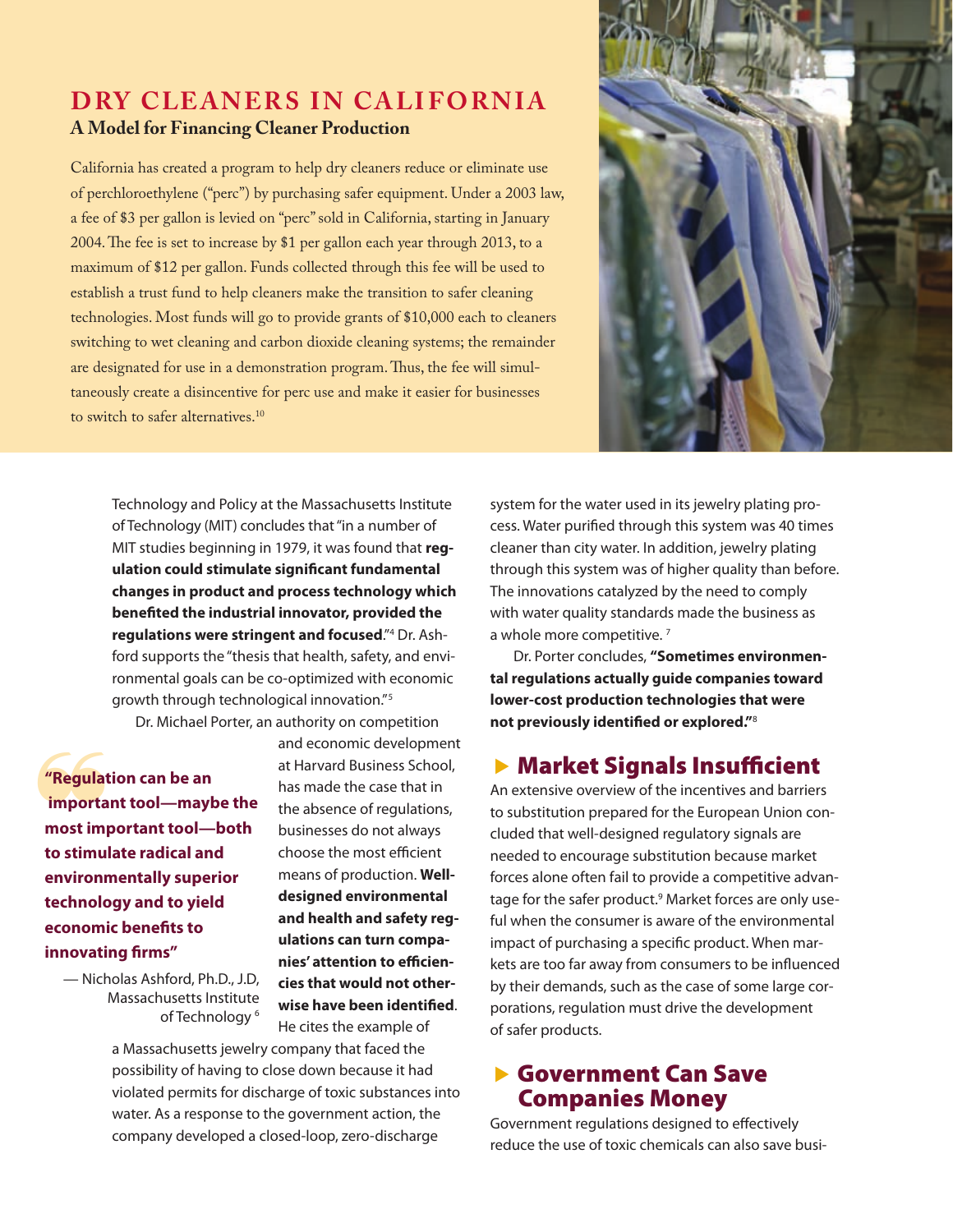nesses money. The Toxics Use Reduction Act of Massachusetts required over 550 companies to assess toxic use reduction options with technical help supplied by university and government experts. Toxics use reduction strategies included material substitution and product reformulation. Within ten years industry reduced the use of toxic chemicals by 40%, byproduct waste by 58% and toxic emissions by 80%. **A financial analysis reveals that the same companies saved a total of 14 million dollars over this period through the adoption of more efficient and safer processes.**<sup>11</sup>

For example, Acushnet Rubber Company in New Bedford, a firm that designs and manufactures products for the automotive, safety, electrical and office machinery industries, has realized significant cost savings by taking an active approach to toxics use reduction.12 Acushnet asked its suppliers to replace the grease coating on metal parts with a water-based lubricant, thereby eliminating their use of the neurotoxin and probable carcinogen trichloroethylene (TCE) as a solvent for cleaning about 80% of its parts. For the remaining 20%, Acushnet used a two-step aqueous cleaner to replace TCE. By changing cleaning processes, Acushnet was able to achieve savings of \$20,000 in chemical costs, \$50,000 in labor costs, and \$14,000 in energy costs annually. Thanks to additional savings from decreased chemical tracking and hazardous materials worker training, annual savings total  $$100,000.^13$ 

#### ▶ Government Can Help Local Companies Compete

Tufts economist Frank Ackerman studied the potential impact of changing regulations in other countries to the Massachusetts economy and concluded:

"Two-fifths of all international exports from Massachusetts businesses go to the European Union (EU), which has high and rising environmental standards. Thus, Massachusetts exports will be affected by policies such as the new EU directive on electrical and electronic waste, requiring the phase-out of several chemical hazards in all electronics sold in Europe, and REACH, the new EU chemicals policy, requiring a precautionary approach to chemical hazards. Additional strict environmental policies are likely to be adopted in the next few years in the EU and Japan, markets that are far too big to ignore. **To remain competitive in these crucial markets, the state's businesses will have to meet higher environmental standards than the ones being set in Washington today.**"14

Governments in other countries are helping their industries to update their products and processes to meet these new safety standards. For example, the United Kingdom, Germany, Denmark, and Sweden have given specific industries information and guidance on techniques for implementing safer substitutes.<sup>15</sup>

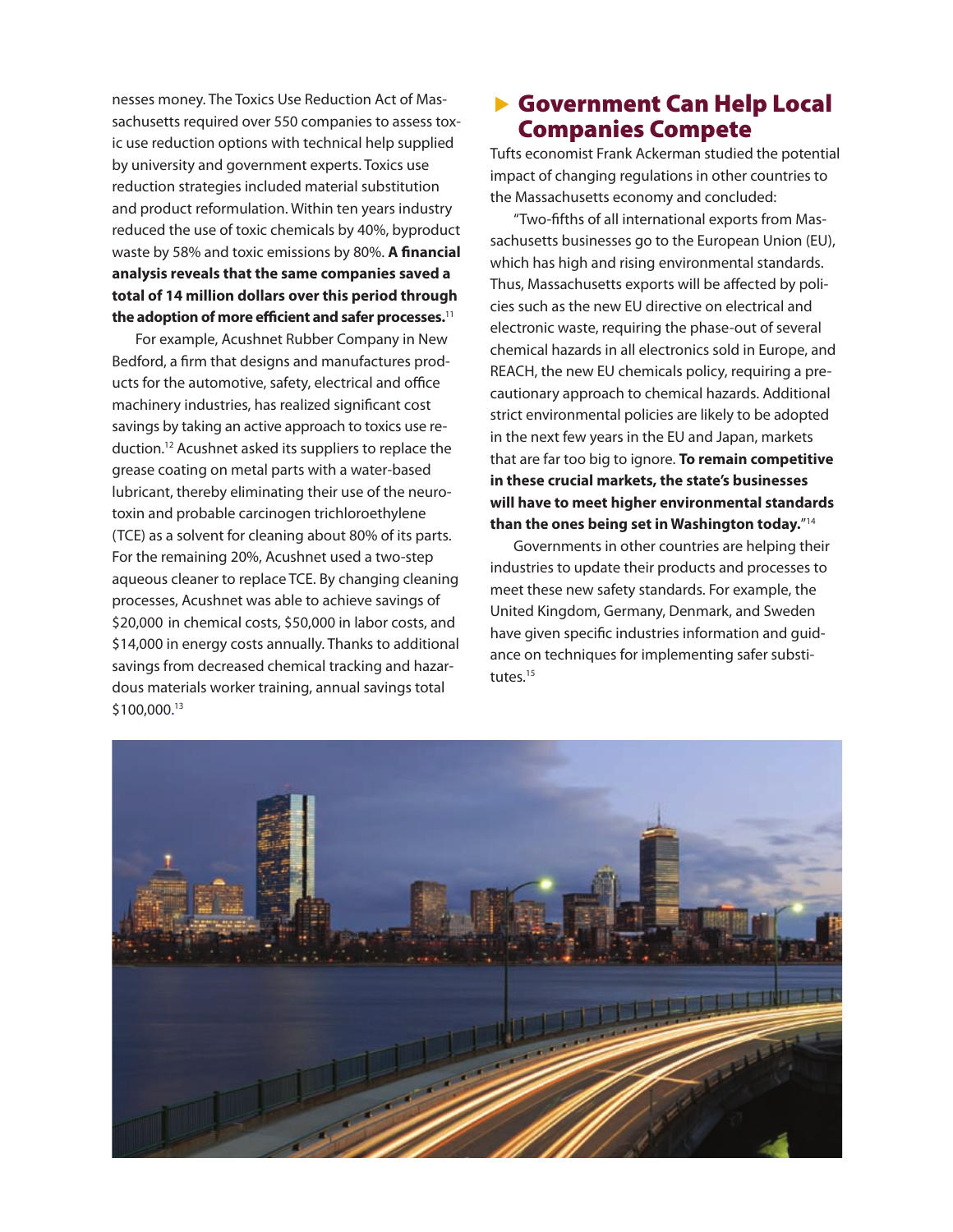

#### **Sovernment Can Choose** Efficient Policies

The current U. S. regulatory system is very inefficient at achieving safer products, workplaces and communities. Since the 1980's, the U.S. government has studied and attempted to predict and quantify the risks posed by pollution. Tools such as "risk assessments" and "cost benefit analysis" are used in an attempt to quantify the risks and manage the risks to an "acceptable level." Many who have studied this regulatory system have criticized its inefficiencies and the problems of trying to quantify risk with so many unknowns. Joel Tickner, Sc.D., Professor of Work Environment at the University of Massachusetts-Lowell, points out, that besides the myriad of difficulties of adequately predicting impacts in the real world, "**risk assessments can also be expensive and time-consuming, tying up limited agency resources** in developing detailed undestanding about risk, while similar resource investments could be used to develop and implement safer processes, materials, and products. For example, while a typical two-year cancer bioassay for a single chemical may cost several million dollars, currently the entire federal government budget for green chemistry—the design

of safer and cleaner chemicals—is about the same amount."16

#### **Sovernment Can** Focus on Solutions

Government policies that focus on finding and implementing safer alternatives to chemicals we already know are dangerous can reorient the process to focus on solutions rather than problems.<sup>17</sup> Tickner concludes:

"Rather than examine the risks of one bad option, alternatives assessment focuses on choices and opportunities: it draws attention to what a government agency or proponent of an activity *could be* doing rather than to determining the acceptability of a potentially harmful activity. For example, chlorinated solvents provide a service of degreasing and cleaning (as in Acushnet Rubber Company above). Once we understand this service, it is possible to think of a range of alternatives such as ultrasonic cleaning or less toxic aqueous cleaners—or even redesigning a metal part so that the need for cleaning is eliminated altogether. Further, focusing on seeking safer alternatives may also allow decision makers to partially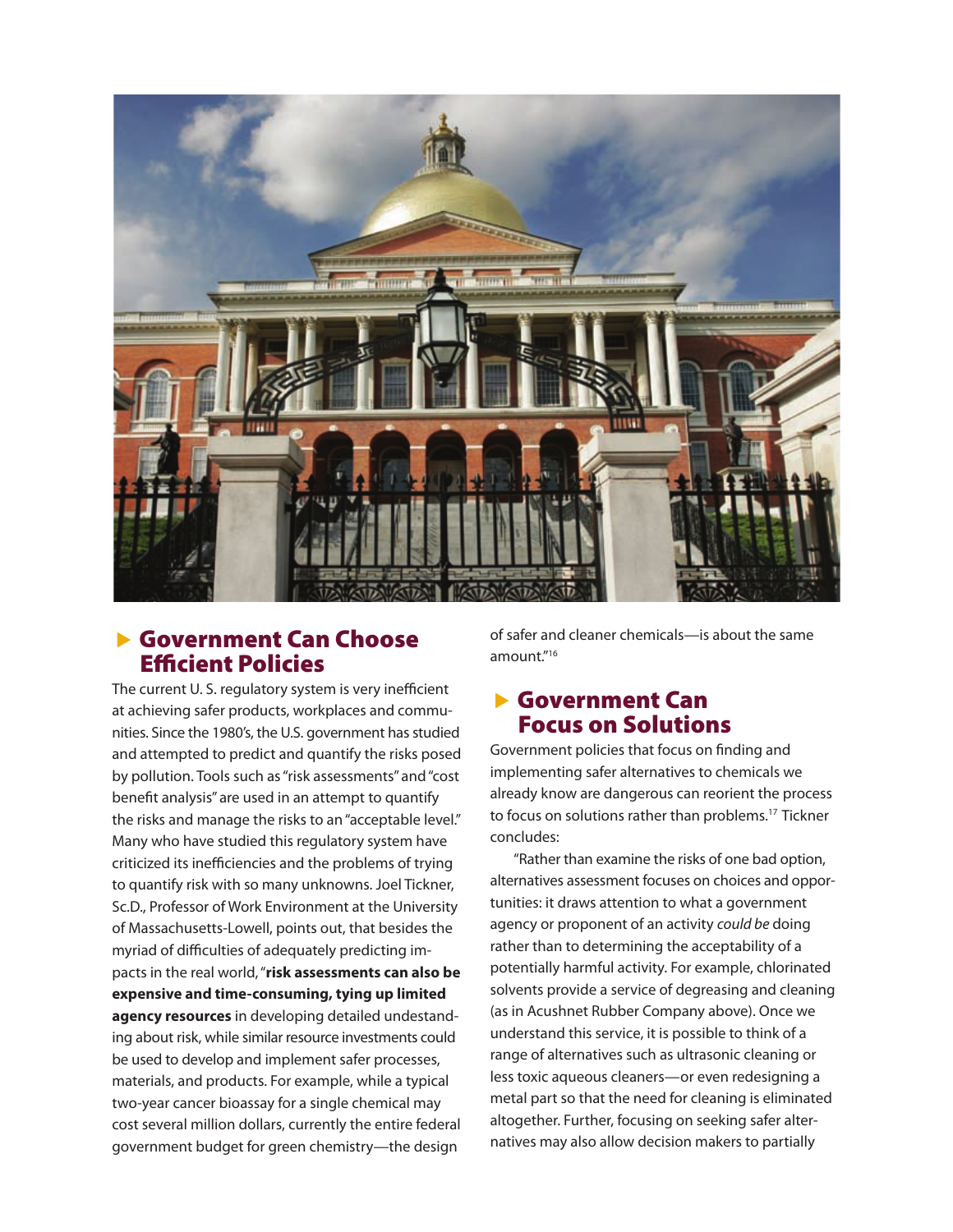bypass contentious and costly debates over proof of harm and causality and instead dedicate scarce public health resources to solutions." 18

#### ▶ Government Can Correct Economic Incentives

Governments have a critical role to play in shaping the marketplace to encourage practices that benefit rather than harm society. Governments need to send the right economic signals to firms, but many current U.S. policies encourage toxic chemical use, rather than discourage it.

For example, a study in Louisiana found that the overwhelming majority of state tax exemptions in the 1980s went to four narrow industries, all high in toxic emissions and pollutants: utilities, chemical plants, oil refineries, and pulp and paper mills. Dow Chemical received over \$33.5 million and still created no permanent jobs in the state. In contrast, in 1996 Denmark shifted revenue by lifting some of the taxes on wages and increasing by the same amount a tax on carbon emissions, pesticides and chlorinated solvent use.<sup>19</sup>

Such "green taxes" have been found to be effective in using market forces to provide correct signals to industry.<sup>20</sup> Dr. Ashford of MIT promotes "the strategic value of the combined interventions of regulation and economic incentives for directed innovation-driven pollution prevention." <sup>21</sup>

In some instances, a well-designed fee on the use of toxic chemicals can help to generate the funds for direct government assistance to industry.<sup>21</sup> This was the case in the successful Massachusetts Toxics Use Reduction program described above, and a California program to assist dry cleaners to switch to safer alternatives.

## **End**notes

- 1 Arthur, Brian W. (1994) Increasing Returns and Path Dependence in the Economy (Economics, Cognition, and Society). University of Michigan Press, 224 pages.
- 2 Quoted directly from: Massey, Rachel. (2005) "Building a Healthy Economy: Chemicals Risk Management as a Driver of Development," A study for the Swedish Chemicals Inspectorate (KEMI). Global Development and Environment Institute. August 2005. *http://www. chinacp.com/eng/cppub/swedish/Swedish\_CP\_Report\_ 2\_05.pdf*
- 3 Ibid.
- 4 Ashford, N. (2000) "An Innovation-Based Strategy for a Sustainable Environment." Published in: Innovation-Oriented Environmental Regulation: Theoretical Approach and Empirical Analysis. J. Hemmelskamp, K. Rennings, F. Leone (Eds.) ZEW Economic Studies. 2000. Springer Verlag, Heidelberg, New York. p28
- 5 Ibid. p 17
- 6 Ibid. p 29
- Ackerman, Frank. (2005) "The Economic Case for Safer Alternatives." Global Development and Environment Institute, Tufts University.
- 8 Porter, Michael and Class van der Linde. (1995) "Toward a New Conception of the Environment-Competitiveness Relationship," *Journal of Economic Perspectives* Vol. 9, no. 4 (Fall 1995), pp 97-118.
- 9 Lohse, Joachim et al. Quoted in: Thorpe, B and Rossi, M (2005). Background Paper #1: Require Safer Substitutions and Solutions. Louisville Charter for safer chemicals. *http://www.louisvillecharter.org/paper.substitutes. shtml*
- 10 Massey, Rachel. (2005) "Building a Healthy Economy: Chemicals Risk Management as a Driver of Development," A study for the Swedish Chemicals Inspectorate (KEMI). Global Development and Environment Institute. August 2005. *http://www.chinacp.com/eng/cppub/ swedish/Swedish\_CP\_Report\_2\_05.pdf*
- 11 Thorpe, Beverly and Rossi, Mark. (2005) Background Paper #1: Require Safer Substitutions and Solutions. Louisville Charter for safer chemicals. *http://www. louisvillecharter.org/paper.substitutes.shtml*
- 12 Office of Technical Assistance, Executive Office of Environmental Affairs, Commonwealth of Massachusetts. (1997) "Toxics Use Reduction Case Study: Acushnet Rubber Company Achieves ISO 14001 Certification." *http://www.state.ma.us/ota/cases/ achushnet.htm.*
- 13 Ackerman, Frank. (2005) "The Economic Case for Safer Alternatives." Global Development and Environment Institute, Tufts University
- 14 Ibid.
- 15 Geiser, K. and Tickner, J. (2003) "New Directions in European Chemicals Policies: Drivers, Scope, and Status." Lowell Center for Sustainable Production. October 2003
- 16 Tickner, Joel. "Why Risk Assessment Is Not Enough to Protect Health: Rationale for a Precautionary Approach to Science and Policy" In: Risk Assessment for Environmental Health. The Association of Schools of Public Health. (2007) Robinson, M. and Toscano, W. (ed,). Jossey-Bass Publisher. p 431
- 17 Ibid. p 442
- 18 Ibid.